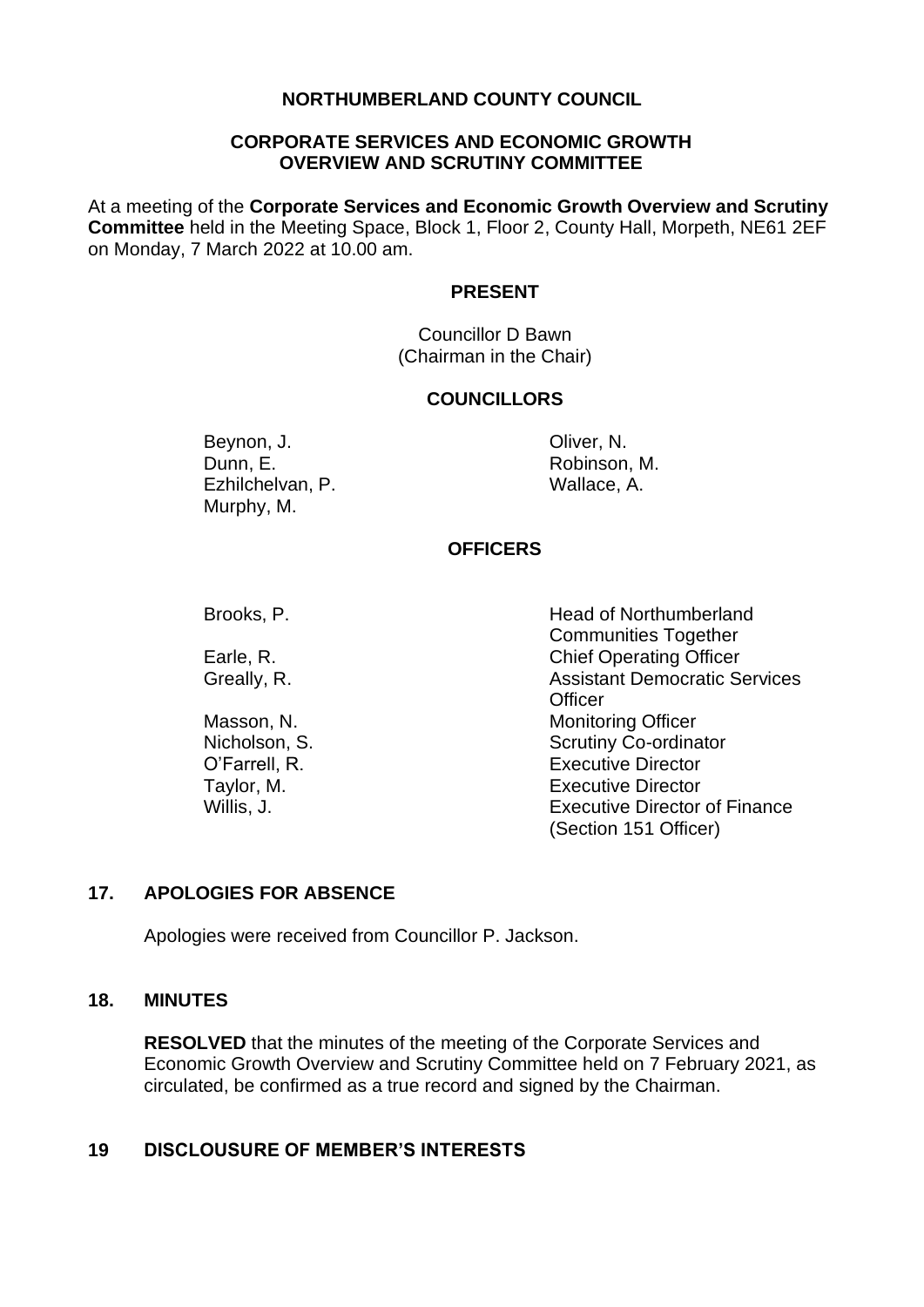Councillor Murphy gave notice that she was in the process of being placed on the board for Advance.

## **20. FORWARD PLAN OF CABINET DECISIONS**

The Forward Plan of forthcoming Key Cabinet decisions was reported to the Committee. (Report enclosed with the signed minutes as Appendix A).

**RESOLVED** that the Forward Plan of key decisions be noted

## **21. HOUSEHOLD SUPPORT UPDATE**

M. Taylor, Executive Director introduced the report to the committee which was an update on the position from 31<sup>st</sup> December. P. Brooks, Head of Northumberland Communities Together, gave an overview of the report.

The following comments were made in response to member's questions:-

- Officers confirmed an Easter payment was allowed under the scheme as long as the payment was before the 31<sup>st</sup> March 2022 as that was when the Household support scheme ended.
- Members were assured that all referrals were triaged individually. The service looked at referral on an individual basis as every situation was different. There was no definitive ceiling to the funding that was provided, the funding provided was dependent on the situation and what the appropriate response was. It was confirmed that families were allowed to access the funding when needed and it was not a one-off intervention. Referrals were given the dignity and choice and where appropriate a cash first approach would be provided where referrals could receive necessary funds within minutes.
- Members were assured that Officers were confident that the allocated fund would be spent to support the residents who needed it. It was confirmed that referrals would not be turned away however it may have been more appropriate to connect them with other funded pathways to get the appropriate support.
- The scheme recognised Local Authorities' role to identify the vulnerable families within the area. It allowed discretion to the service which was important as vulnerability varies.
- The service was working with the Business Intelligence Team to provide ward level data and demographic information on those who had accessed the funding. They had started to map the allocation to create a 'heat map' which would be used to help plan targeted interventions in certain areas. Once the data was in an appropriate format it would be shared with members.
- Members would be provided with data that was related to third party funding from previous schemes identified in return reports.
- Members were reminded there were a number of routes in the service to receive funding. Referrals were received through trusted partners,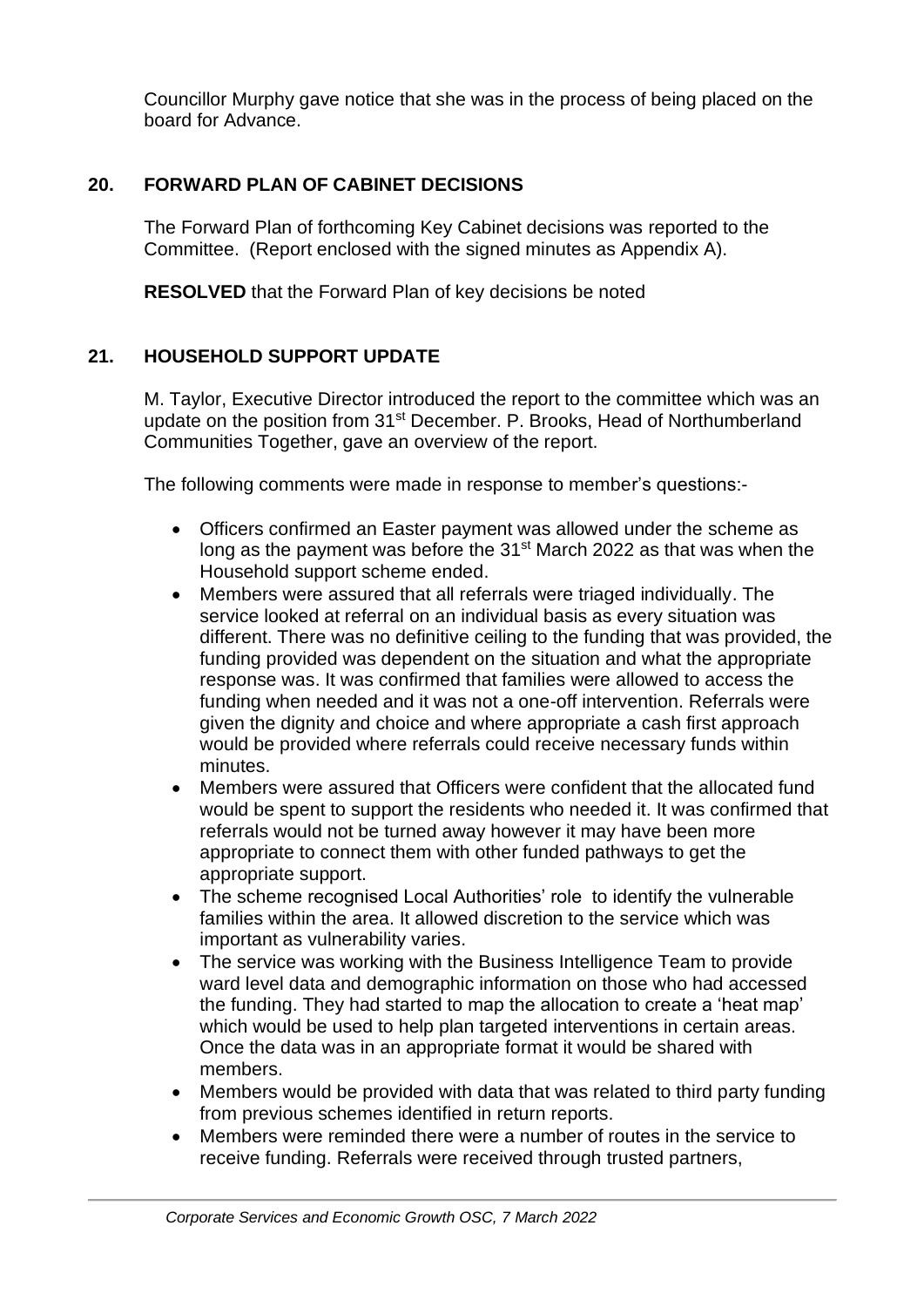Councillors, pop up activities, targeted interventions and directly from the individual.

• Members thanked the Officers for their continued hard work.

**RESOLVED** members agreed to note and support the recommendations in the report.

# **24. WORK PROGRAMME**

The Committee received an update on its Work Programme for the 2021/22 council year.

**RESOLVED** that this information was noted.

# **25. EXCLUSION OF PRESS AND PUBLIC**

## **RESOLVED** that

- (a) under Section 100A (4) of the Local Government Act 1972, the press and public be excluded from the meeting during consideration of the following item on the Agenda as it involves the likely disclosure of exempt information as defined in Part I of Schedule 12A of the 1972 Act, and
- (b) the public interest in maintaining the exemption outweighs the public interest in disclosure for the following reasons:-
	- **Agenda Item  Paragraph of Part I of Schedule 12A**
		- 9 3 Contains information relating to the financial or business affairs of any particular person (including the authority holding the information).
		- AND   The public interest in maintaining this exemption outweighs the public interest in disclosure because disclosure could adversely affect the business reputation or confidence in the person / organisation and could adversely affect commercial revenue.

## **25. TRADING COMPANIES' FINANCIAL PERFORMANCE 2021-22 – POSITION AT THE END OF DECEMBER 2021**

Jan Willis, Interim Executive Director of Finance and Section 151 Officer, Rick O'Farrell, Interim Executive Director Regeneration and Robin Earl, Chief Operating Officer, Advance Northumberland presented this report to the Committee.